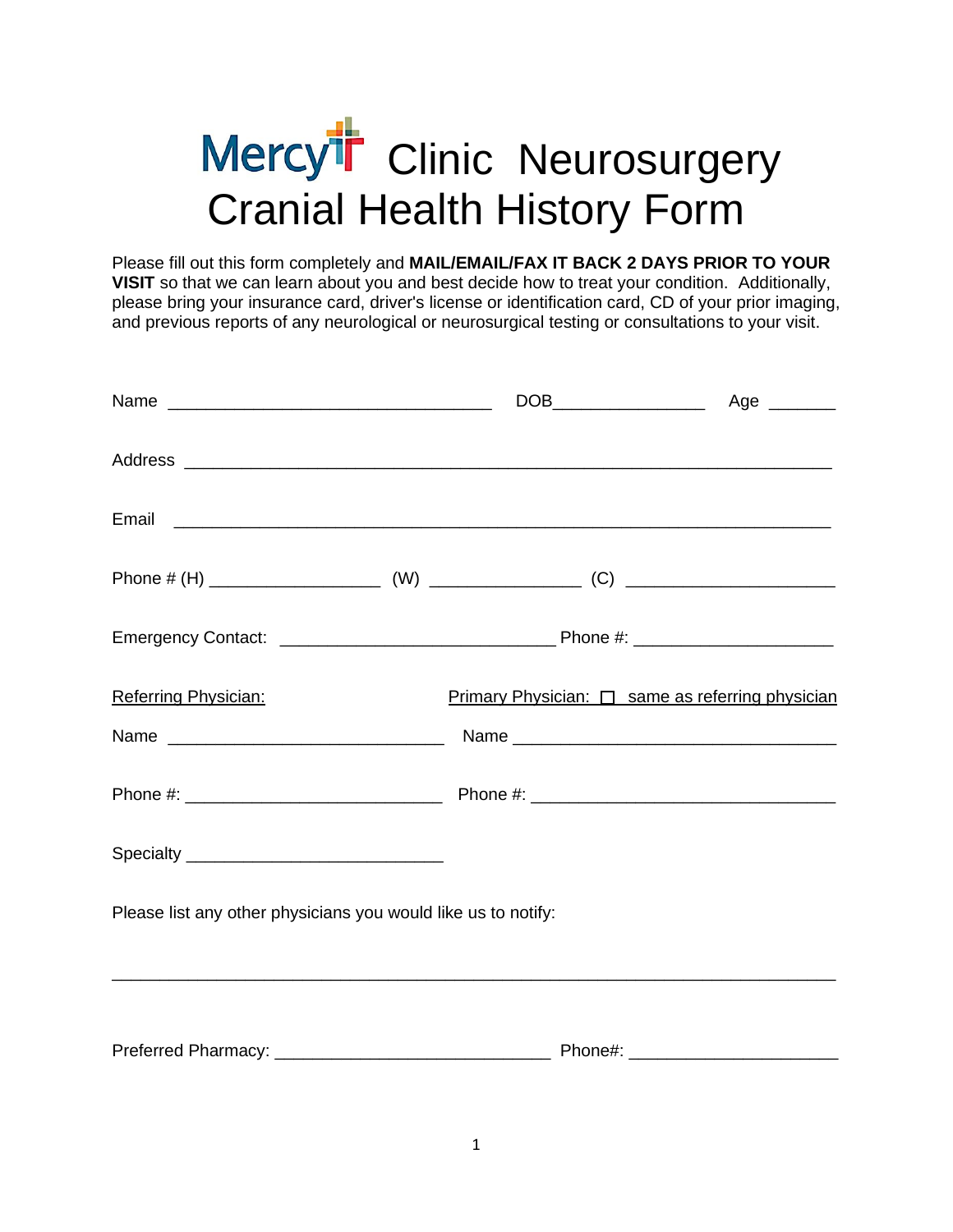**History of Present Illness**

Chief Complaint (the one **main** problem/symptom for seeing us today)

Where is your problem? What body parts are affected? Please be specific.

| How severe is your problem/symptom today? (please circle) mild<br>moderate<br>severe                                                                           |
|----------------------------------------------------------------------------------------------------------------------------------------------------------------|
| If you have pain, how severe is it from 0 (no pain) to 10 (worst imaginable)?                                                                                  |
| If pain/sensory abnormality, how would you describe it? (Circle any that apply)<br>Aching Dull Sharp Throbbing Shooting Pressure Burning Pins/needles Tingling |
| What circumstances, activities or positions worsen your problem/symptoms?                                                                                      |

\_\_\_\_\_\_\_\_\_\_\_\_\_\_\_\_\_\_\_\_\_\_\_\_\_\_\_\_\_\_\_\_\_\_\_\_\_\_\_\_\_\_\_\_\_\_\_\_\_\_\_\_\_\_\_\_\_\_\_\_\_\_\_\_\_\_\_\_\_\_\_\_\_\_\_\_

\_\_\_\_\_\_\_\_\_\_\_\_\_\_\_\_\_\_\_\_\_\_\_\_\_\_\_\_\_\_\_\_\_\_\_\_\_\_\_\_\_\_\_\_\_\_\_\_\_\_\_\_\_\_\_\_\_\_\_\_\_\_\_\_\_\_\_\_\_\_\_\_\_\_\_\_

\_\_\_\_\_\_\_\_\_\_\_\_\_\_\_\_\_\_\_\_\_\_\_\_\_\_\_\_\_\_\_\_\_\_\_\_\_\_\_\_\_\_\_\_\_\_\_\_\_\_\_\_\_\_\_\_\_\_\_\_\_\_\_\_\_\_\_\_\_\_\_\_\_\_\_\_

What circumstances, activities or positions **lessen** (even temporarily) your problem/symptoms?

\_\_\_\_\_\_\_\_\_\_\_\_\_\_\_\_\_\_\_\_\_\_\_\_\_\_\_\_\_\_\_\_\_\_\_\_\_\_\_\_\_\_\_\_\_\_\_\_\_\_\_\_\_\_\_\_\_\_\_\_\_\_\_\_\_\_\_\_\_\_\_\_\_\_\_\_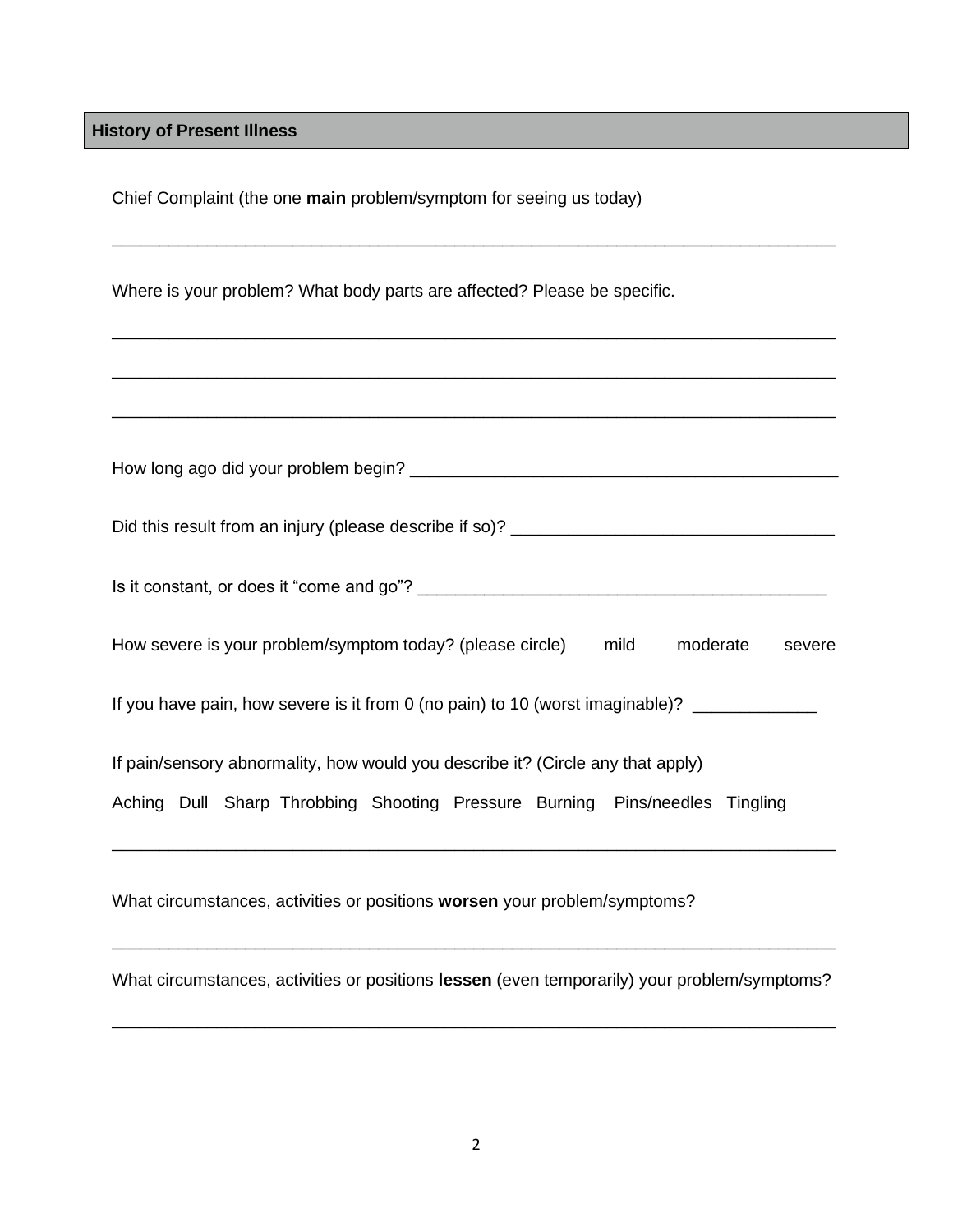| Do you have any other symptoms that may be related to your main problem?<br>memory, difficulty swallowing, weakness, numbness, etc) | (Examples: Vision loss, imbalance, hearing loss, headaches, nausea, troubles with speech or |
|-------------------------------------------------------------------------------------------------------------------------------------|---------------------------------------------------------------------------------------------|
| $\Box$ Right Handed<br>Are you:                                                                                                     | □Left Handed<br>$\Box$ Ambidextrous                                                         |
| <b>Cancer History</b>                                                                                                               |                                                                                             |
| Have you been diagnosed with cancer in the past?<br>$\square$ No (you may skip to the next section)<br>$\Box$ Yes                   |                                                                                             |
| What is the name of your Oncologist:<br>What type(s) of cancer do/did you have?                                                     | <u> 1989 - Johann John Stone, mars eta biztanleria (h. 1989).</u><br>Date of Diagnosis      |
|                                                                                                                                     |                                                                                             |
| What treatments have you received:<br>□Surgery □Chemotherapy<br>Are you in remission? Yes                                           | □Immunotherapy □Radiation                                                                   |
| Please use the space below to elaborate if necessary:                                                                               |                                                                                             |

3

\_\_\_\_\_\_\_\_\_\_\_\_\_\_\_\_\_\_\_\_\_\_\_\_\_\_\_\_\_\_\_\_\_\_\_\_\_\_\_\_\_\_\_\_\_\_\_\_\_\_\_\_\_\_\_\_\_\_\_\_\_\_\_\_\_\_\_\_\_\_\_\_\_\_\_\_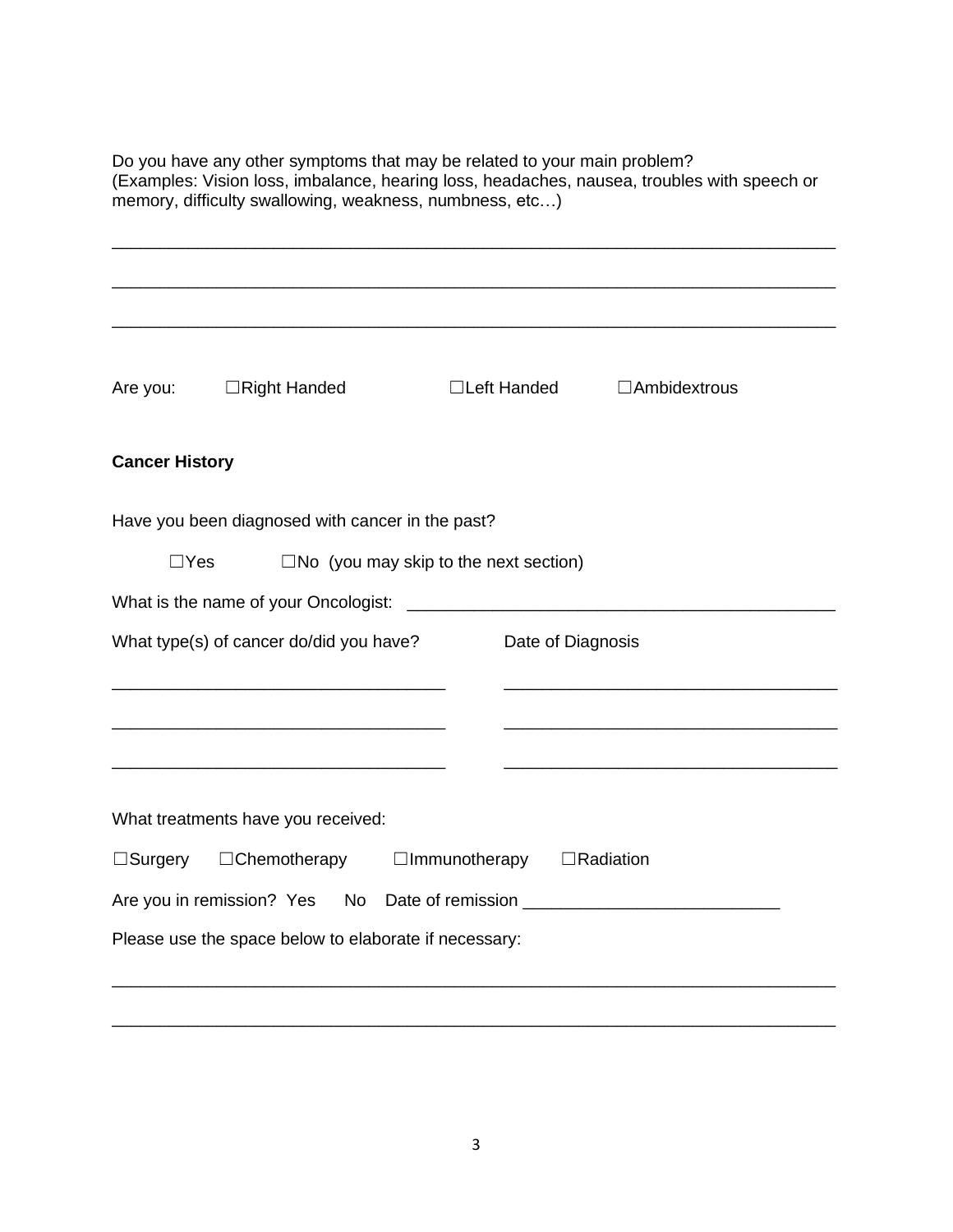**Medical problems**. Have you ever been diagnosed with, treated by a physician, or taken medications for any of the following medical conditions?

| <b>Past Medical History</b>         | Υ | N |                                 | Υ | N |
|-------------------------------------|---|---|---------------------------------|---|---|
| Anemia                              |   |   | Autoimmune Disease _______      |   |   |
| <b>Bleeding/Clotting Disorder</b>   |   |   | <b>Rheumatoid Arthritis</b>     |   |   |
| DVT/PE                              |   |   | Dementia / Alzheimer's Disease  |   |   |
| <b>Chronic Steroid Use</b>          |   |   | Parkinson's Disease             |   |   |
| <b>High Cholesterol</b>             |   |   | Anxiety/Depression              |   |   |
| Hypertension                        |   |   | Bipolar/Schizophrenia/Psychosis |   |   |
| <b>Diabetes</b><br>□Adult □Juvenile |   |   | Chronic Headaches / Migraines   |   |   |
| Arrythmia / Atrial Fibrillation     |   |   | Convulsions (seizures)          |   |   |
| <b>Heart Attack</b>                 |   |   | TIAs / Strokes                  |   |   |
| <b>Heart Disease</b>                |   |   | Narrowing of Carotid Arteries   |   |   |
| <b>Congestive Heart Failure</b>     |   |   | <b>Brain Bleed</b>              |   |   |
| <b>Heart Valve Problems</b>         |   |   | Aneurysm                        |   |   |
| <b>COPD</b>                         |   |   | Vascular malformation of brain  |   |   |
| Sleep Apnea                         |   |   | <b>Brain Tumor</b>              |   |   |
| <b>Thyroid Disorder</b>             |   |   | Skin disorder                   |   |   |
| Tuberculosis                        |   |   | Polycystic Kidney Disease       |   |   |
| <b>HIV or AIDS</b>                  |   |   | <b>Prostate Disease</b>         |   |   |
| Hepatitis<br>$\Box B$ or $\Box C$   |   |   | Gastro-intestinal bleeding      |   |   |
| Depressed Immune System             |   |   | <b>Gastric Reflux</b>           |   |   |
| Major Infection ______              |   |   | <b>Scoliosis</b>                |   |   |

Females: Are you now pregnant?  $\Box$  Yes  $\Box$  No

Please use this space to elaborate on any of the above or include other diagnoses if needed:

\_\_\_\_\_\_\_\_\_\_\_\_\_\_\_\_\_\_\_\_\_\_\_\_\_\_\_\_\_\_\_\_\_\_\_\_\_\_\_\_\_\_\_\_\_\_\_\_\_\_\_\_\_\_\_\_\_\_\_\_\_\_\_\_\_\_\_\_\_\_\_\_\_\_\_\_

\_\_\_\_\_\_\_\_\_\_\_\_\_\_\_\_\_\_\_\_\_\_\_\_\_\_\_\_\_\_\_\_\_\_\_\_\_\_\_\_\_\_\_\_\_\_\_\_\_\_\_\_\_\_\_\_\_\_\_\_\_\_\_\_\_\_\_\_\_\_\_\_\_\_\_\_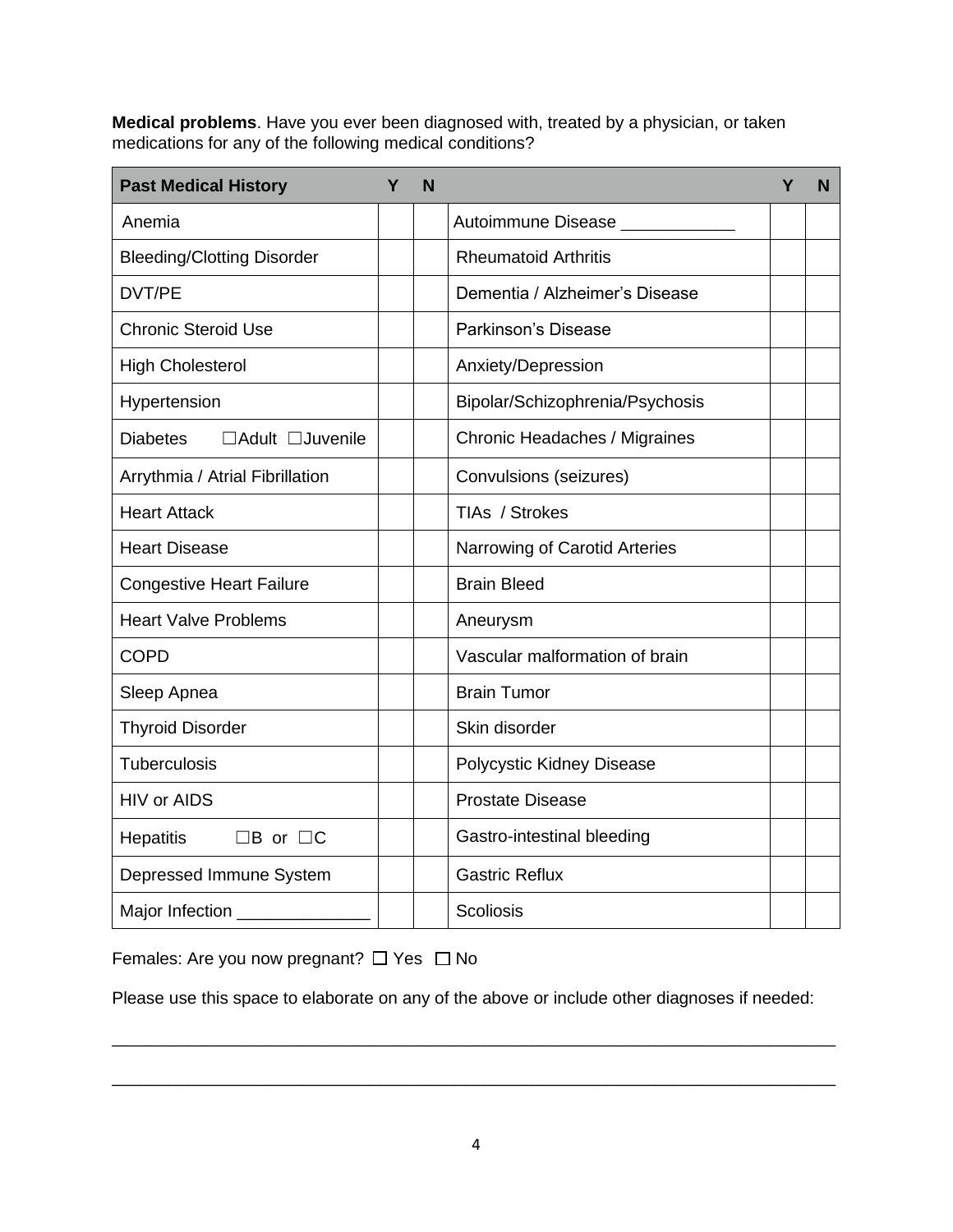| <b>Past Surgical History (PSHx)</b>                                  |                |             |
|----------------------------------------------------------------------|----------------|-------------|
| <b>Cranial Procedures</b><br>(Craniotomy, shunts, radiosurgery, etc) | <b>Surgeon</b> | <b>Date</b> |
|                                                                      |                |             |
|                                                                      |                |             |
|                                                                      |                |             |
|                                                                      |                |             |

\_\_\_\_\_\_\_\_\_\_\_\_\_\_\_\_\_\_\_\_\_\_\_\_\_\_\_\_\_\_\_\_\_\_\_\_\_\_\_\_\_\_\_\_\_\_\_\_\_\_\_\_\_\_\_\_\_\_\_\_\_\_\_\_\_\_\_\_\_\_\_\_\_\_\_\_

Any complications from the procedures listed above?

| <b>Past Surgical History (PSHx)</b> |             |
|-------------------------------------|-------------|
| <b>Other Surgeries</b>              | <b>Date</b> |
|                                     |             |
|                                     |             |
|                                     |             |
|                                     |             |
|                                     |             |
|                                     |             |
|                                     |             |
|                                     |             |

Have you had any problems with anesthesia in the past?  $\Box$  Yes  $\Box$  No If yes, please explain:

\_\_\_\_\_\_\_\_\_\_\_\_\_\_\_\_\_\_\_\_\_\_\_\_\_\_\_\_\_\_\_\_\_\_\_\_\_\_\_\_\_\_\_\_\_\_\_\_\_\_\_\_\_\_\_\_\_\_\_\_\_\_\_\_\_\_\_\_\_\_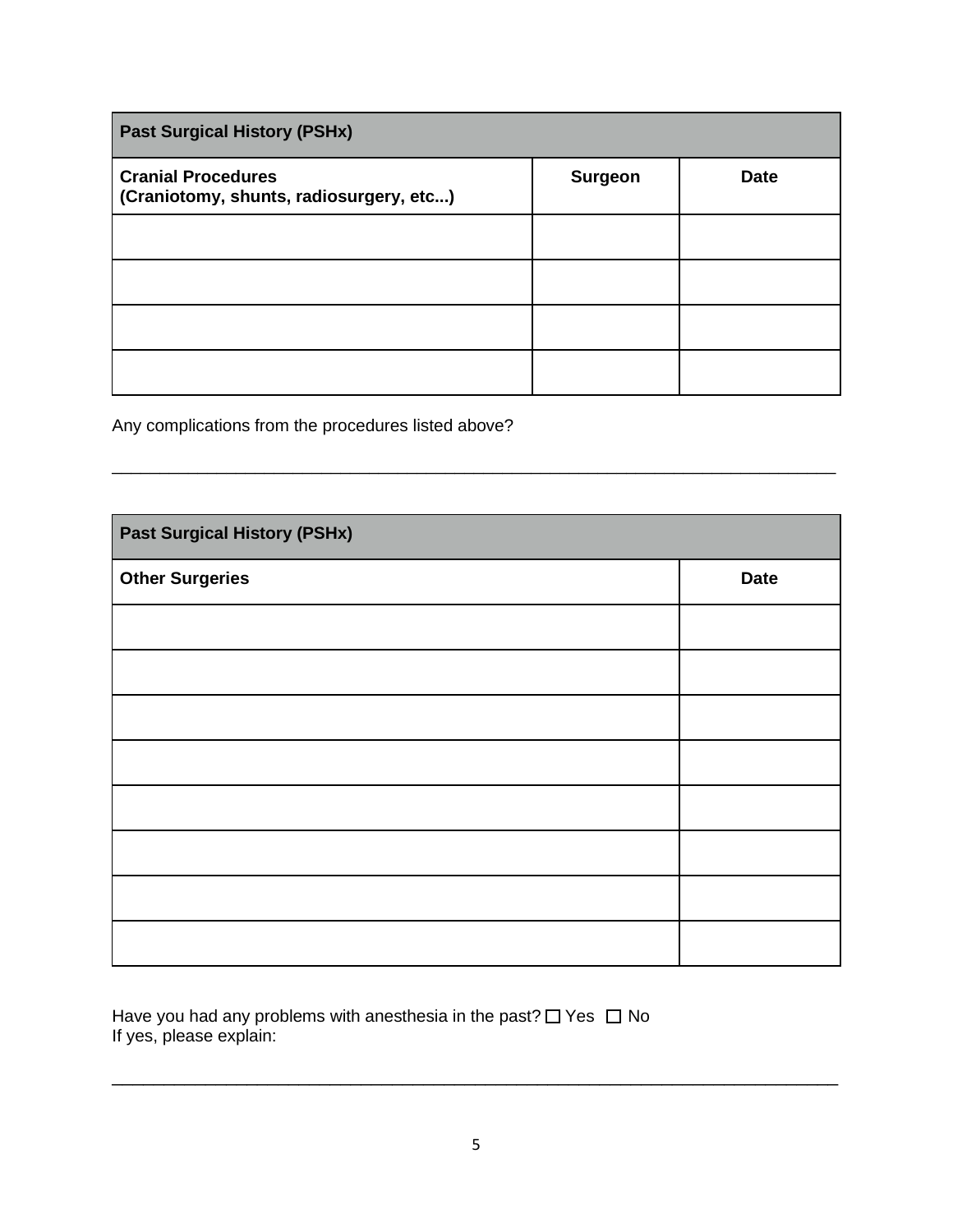| <b>Family Medical History (FMHx)</b>                     |                                                      |    |          |         |          |                |         |                           |                           |                           |                           |      |       |
|----------------------------------------------------------|------------------------------------------------------|----|----------|---------|----------|----------------|---------|---------------------------|---------------------------|---------------------------|---------------------------|------|-------|
|                                                          |                                                      |    | Children | Mother  | Father   | <b>Brother</b> | Sister  | Grandmother<br>(maternal) | Grandmother<br>(paternal) | Grandfather<br>(maternal) | Grandfather<br>(paternal) | Aunt | Uncle |
| <b>Diabetes</b>                                          |                                                      |    |          |         |          |                |         |                           |                           |                           |                           |      |       |
| <b>High Cholesterol</b>                                  |                                                      |    |          |         |          |                |         |                           |                           |                           |                           |      |       |
| <b>Heart Disease</b>                                     |                                                      |    |          |         |          |                |         |                           |                           |                           |                           |      |       |
| <b>Tobacco Use</b>                                       |                                                      |    |          |         |          |                |         |                           |                           |                           |                           |      |       |
| <b>Blood Clots</b>                                       |                                                      |    |          |         |          |                |         |                           |                           |                           |                           |      |       |
| <b>Brain Aneurysms</b>                                   |                                                      |    |          |         |          |                |         |                           |                           |                           |                           |      |       |
| <b>Arteriovenous Malformations</b><br>(AVMs, cavernomas) |                                                      |    |          |         |          |                |         |                           |                           |                           |                           |      |       |
| <b>Brain Tumor</b>                                       |                                                      |    |          |         |          |                |         |                           |                           |                           |                           |      |       |
| Cancer                                                   |                                                      |    |          |         |          |                |         |                           |                           |                           |                           |      |       |
| Neurofibromatosis Type 1 or 2                            |                                                      |    |          |         |          |                |         |                           |                           |                           |                           |      |       |
|                                                          |                                                      |    |          |         |          |                |         |                           |                           |                           |                           |      |       |
|                                                          |                                                      |    |          |         |          |                |         |                           |                           |                           |                           |      |       |
| <b>Social History (SHx)</b>                              |                                                      |    |          |         |          |                |         |                           |                           |                           |                           |      |       |
| Alcohol Use                                              | Never<br>Current<br>Former<br>Date Quit              |    |          |         |          |                |         |                           |                           |                           |                           |      |       |
| <b>Tobacco Use</b>                                       | Former<br>Date Quit<br>Never<br>Current              |    |          |         |          |                |         |                           |                           |                           |                           |      |       |
|                                                          | Average packs per day?<br>Chewing tobacco? Yes<br>No |    |          |         |          |                |         |                           |                           |                           |                           |      |       |
| Drug Use                                                 | Yes                                                  | No |          | Type:   |          |                |         |                           |                           |                           |                           |      |       |
| Occupation                                               |                                                      |    |          |         | Retired? |                |         | Unemployed?               |                           |                           |                           |      |       |
| Disabled?                                                | Yes                                                  | No |          | Reason: |          |                |         |                           |                           | Date:                     |                           |      |       |
| <b>Marital Status</b>                                    | Married                                              |    | Divorced |         | Single   |                | Widowed |                           |                           |                           |                           |      |       |

| <b>Social History (SHx)</b> |                        |           |                 |          |                      |       |    |
|-----------------------------|------------------------|-----------|-----------------|----------|----------------------|-------|----|
| Alcohol Use                 | <b>Never</b>           | Current   |                 | Former   | Date Quit            |       |    |
| Tobacco Use I               | <b>Never</b>           | Current   |                 | Former   | Date Quit            |       |    |
|                             | Average packs per day? |           |                 |          | Chewing tobacco? Yes |       | No |
| Drug Use                    | Yes                    | <b>No</b> | Type:           |          |                      |       |    |
| Occupation                  |                        |           |                 | Retired? | Unemployed?          |       |    |
| Disabled?                   | Yes                    | <b>No</b> | Reason:         |          |                      | Date: |    |
| Marital Status              | Married                |           | <b>Divorced</b> | Single   | Widowed              |       |    |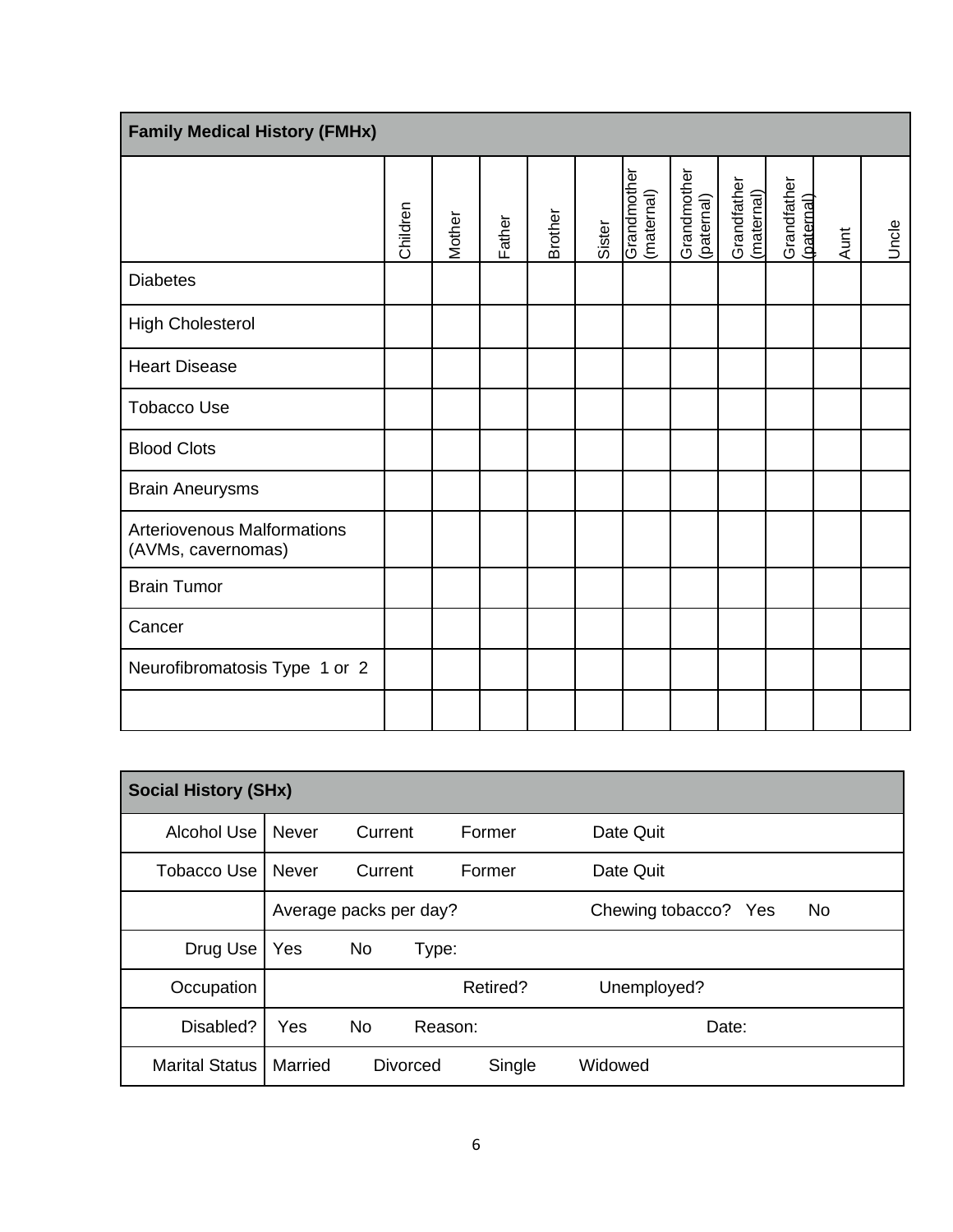| Medications (Please include over the counter meds - attach list if necessary) |        |                               |        |  |  |  |  |
|-------------------------------------------------------------------------------|--------|-------------------------------|--------|--|--|--|--|
| Drug                                                                          | Dosage | Frequency & Length of<br>Time | Reason |  |  |  |  |
|                                                                               |        |                               |        |  |  |  |  |
|                                                                               |        |                               |        |  |  |  |  |
|                                                                               |        |                               |        |  |  |  |  |
|                                                                               |        |                               |        |  |  |  |  |
|                                                                               |        |                               |        |  |  |  |  |
|                                                                               |        |                               |        |  |  |  |  |
|                                                                               |        |                               |        |  |  |  |  |
|                                                                               |        |                               |        |  |  |  |  |
|                                                                               |        |                               |        |  |  |  |  |
|                                                                               |        |                               |        |  |  |  |  |

| <b>Allergies</b>                                 | <b>Reaction</b> |
|--------------------------------------------------|-----------------|
| Medications? No Yes (please list below):         |                 |
| Latex?<br><b>No</b><br>Yes<br>(please describe): |                 |
| lodine? No<br>Yes<br>(please describe):          |                 |
| Metals? No<br>Yes<br>(please describe):          |                 |
| Foods? No<br>(please describe):<br>Yes           |                 |